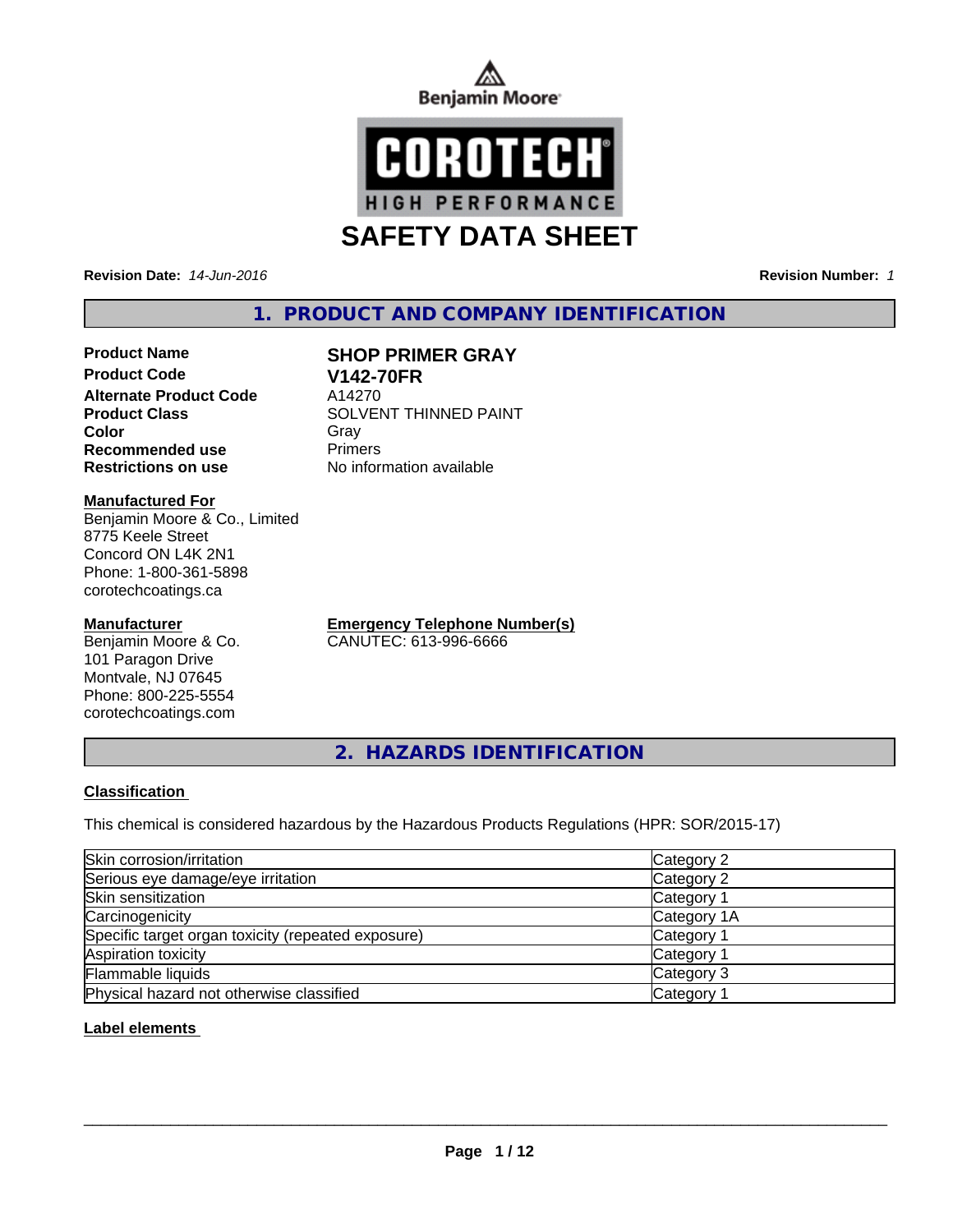#### **Danger**

**Hazard statements** Causes skin irritation Causes serious eye irritation May cause an allergic skin reaction May cause cancer Causes damage to organs through prolonged or repeated exposure May be fatal if swallowed and enters airways Flammable liquid and vapor Risk of spontaneous combustion



**Appearance** liquid **Odor** solvent

**Precautionary Statements - Prevention**

Obtain special instructions before use

Do not handle until all safety precautions have been read and understood

Use personal protective equipment as required

Wash face, hands and any exposed skin thoroughly after handling

Contaminated work clothing should not be allowed out of the workplace

Do not breathe dust/fume/mist/vapors/spray

Do not eat, drink or smoke when using this product

Keep away from heat/sparks/open flames/hot surfaces, no smoking

Keep container tightly closed

Ground/bond container and receiving equipment

Use explosion-proof electrical/ventilating/lighting/equipment

Use only non-sparking tools

Take precautionary measures against static discharge

Wear protective gloves/protective clothing/eye protection/face protection

Immediately after use, place rags, steel wool or waste used with this product in a sealed water-filled metal container or lay flat to dry.

## **Precautionary Statements - Response**

If exposed or concerned get medical attention

**Eyes**

If in eyes rinse cautiously with water for several minutes. Remove contact lenses, if present and easy to do. Continue rinsing

If eye irritation persists get medical attention

**Skin**

If skin irritation or rash occurs get medical attention

If on skin (or hair) take off immediately all contaminated clothing. Rinse skin with water

Wash contaminated clothing before reuse

## **Ingestion**

If swallowed immediately call a POISON CENTER or physician

Do NOT induce vomiting

#### **Fire**

In case of fire use CO2, dry chemical, or foam for extinction

**Precautionary Statements - Storage**

Store locked up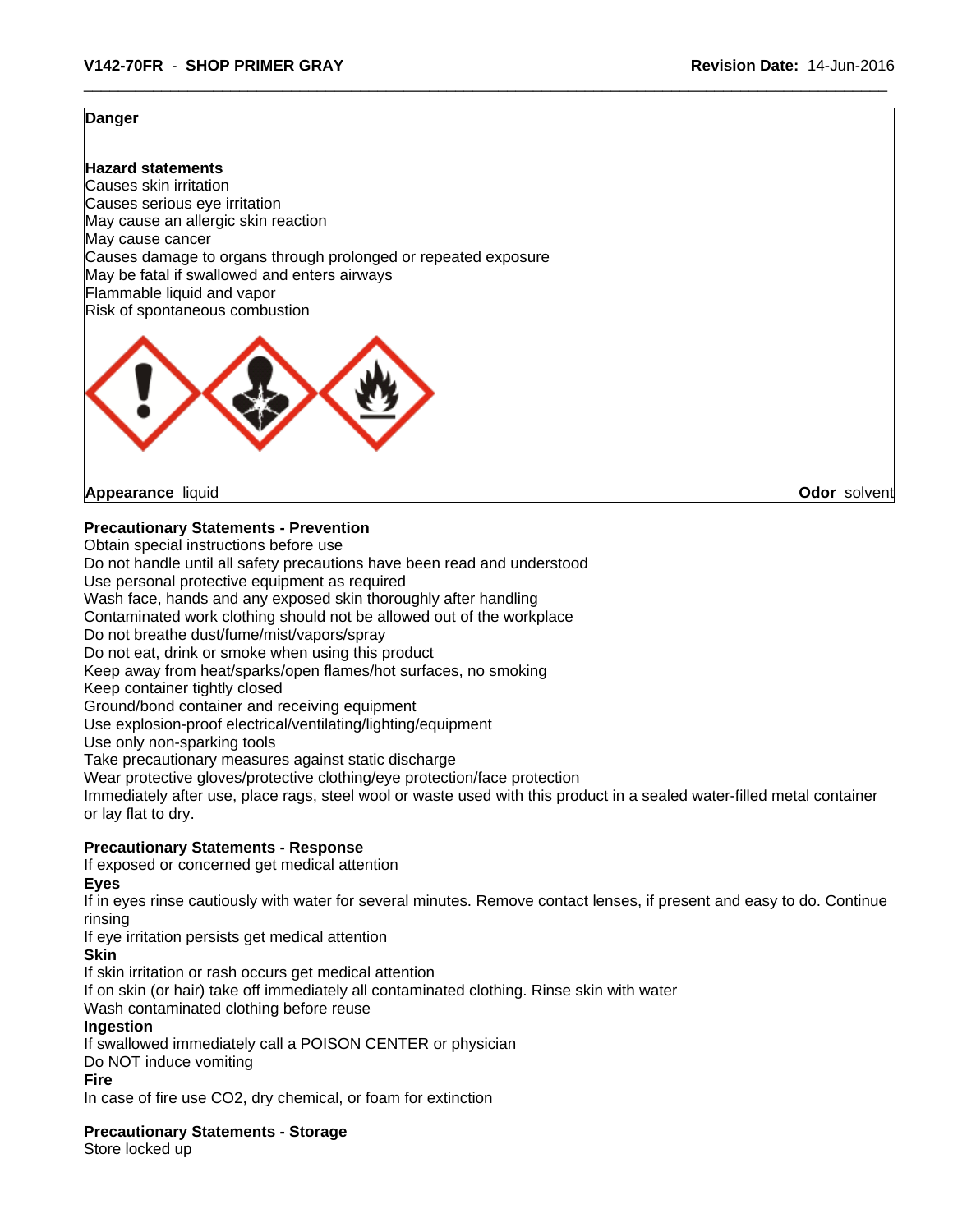Store in a well-ventilated place. Keep cool

# **Precautionary Statements - Disposal**

Dispose of contents/container to an approved waste disposal plant

Materials such as rags used with this product may begin to burn by themselves. After use, put rags in water or lay flat to dry, then discard.

#### **Other information**

No information available

# **3. COMPOSITION INFORMATION ON COMPONENTS**

| <b>Chemical Name</b>                       | <b>CAS-No</b>  | Weight % (max) |
|--------------------------------------------|----------------|----------------|
| Limestone                                  | 1317-65-3      | $30 - 60%$     |
| Xylene                                     | 1330-20-7      | 7 - 13%        |
| Talc                                       | 14807-96-6     | $5 - 10%$      |
| Ethyl benzene                              | $100 - 41 - 4$ | ' - 5%         |
| Titanium dioxide                           | 13463-67-7     | $-5%$          |
| Distillates, petroleum, hydrotreated light | 64742-47-8     | $-5\%$         |
| Stoddard solvent                           | 8052-41-3      | l - 5%         |
| Silica, crystalline                        | 14808-60-7     | $0.25 - 0.5%$  |
| Methyl ethyl ketoxime                      | 96-29-7        | $0.1 - 0.25%$  |
| Cobalt bis(2-ethylhexanoate)               | 136-52-7       | $0.1 - 0.25%$  |

| 4. FIRST AID MEASURES                                                                                                                                                                                                            |
|----------------------------------------------------------------------------------------------------------------------------------------------------------------------------------------------------------------------------------|
| If symptoms persist, call a physician. Show this safety data<br>sheet to the doctor in attendance.                                                                                                                               |
| Immediately flush with plenty of water. After initial flushing,<br>remove any contact lenses and continue flushing for at<br>least 15 minutes. Keep eye wide open while rinsing. If<br>symptoms persist, call a physician.       |
| Wash off immediately with soap and plenty of water<br>removing all contaminated clothes and shoes. If skin<br>irritation persists, call a physician. Wash clothing before<br>reuse. Destroy contaminated articles such as shoes. |
| Move to fresh air. If symptoms persist, call a physician.<br>If not breathing, give artificial respiration. Call a physician<br>immediately.                                                                                     |
| Clean mouth with water and afterwards drink plenty of<br>water. Do not induce vomiting without medical advice.<br>Never give anything by mouth to an unconscious person.<br>Consult a physician.                                 |
| Use personal protective equipment.                                                                                                                                                                                               |
| May cause allergic skin reaction.                                                                                                                                                                                                |
| Treat symptomatically.                                                                                                                                                                                                           |
|                                                                                                                                                                                                                                  |

**5. FIRE-FIGHTING MEASURES**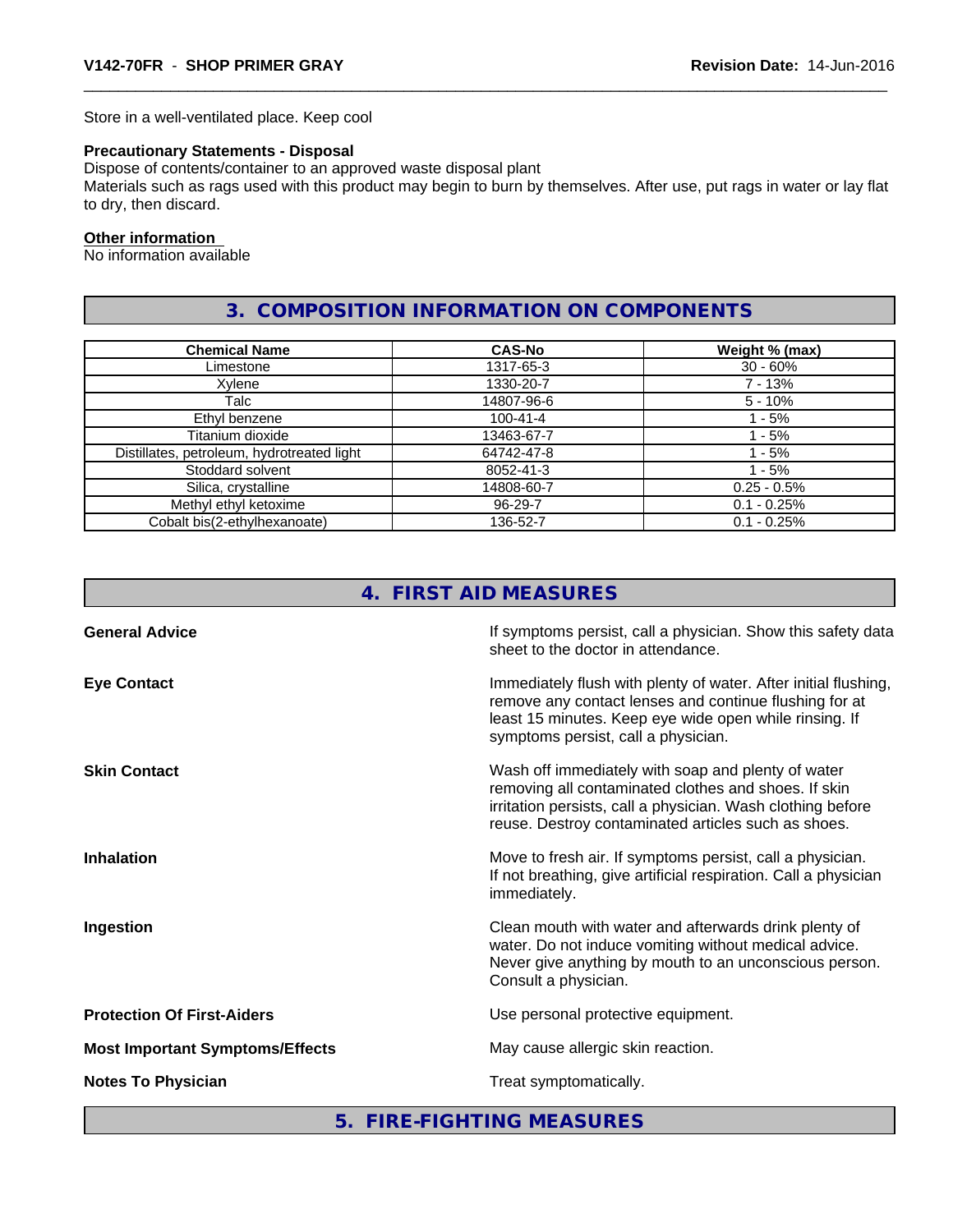| <b>Flammable Properties</b>                                                                                                       |                 |                                | Vapors may travel considerable distance to a source of<br>ignition and flash back. Vapors may cause flash fire.                                                                                                                                                                     |
|-----------------------------------------------------------------------------------------------------------------------------------|-----------------|--------------------------------|-------------------------------------------------------------------------------------------------------------------------------------------------------------------------------------------------------------------------------------------------------------------------------------|
| <b>Suitable Extinguishing Media</b>                                                                                               |                 | surrounding environment.       | Foam, dry powder or water. Use extinguishing measures<br>that are appropriate to local circumstances and the                                                                                                                                                                        |
| <b>Protective Equipment And Precautions For</b><br><b>Firefighters</b>                                                            |                 | and full protective gear.      | As in any fire, wear self-contained breathing apparatus<br>pressure-demand, MSHA/NIOSH (approved or equivalent)                                                                                                                                                                     |
| <b>Hazardous Combustion Products</b>                                                                                              |                 |                                | Burning may result in carbon dioxide, carbon monoxide<br>and other combustion products of varying composition<br>which may be toxic and/or irritating.                                                                                                                              |
| <b>Specific Hazards Arising From The Chemical</b>                                                                                 |                 | vapors.                        | Flammable. Flash back possible over considerable<br>distance. Keep product and empty container away from<br>heat and sources of ignition. Closed containers may<br>rupture if exposed to fire or extreme heat. Thermal<br>decomposition can lead to release of irritating gases and |
| <b>Sensitivity To Mechanical Impact</b>                                                                                           |                 | No                             |                                                                                                                                                                                                                                                                                     |
| <b>Sensitivity To Static Discharge</b>                                                                                            |                 | Yes                            |                                                                                                                                                                                                                                                                                     |
| <b>Flash Point Data</b><br>Flash Point (°F)<br>Flash Point (°C)<br><b>Flash Point Method</b><br><b>Flammability Limits In Air</b> |                 | 80<br>27<br><b>PMCC</b>        |                                                                                                                                                                                                                                                                                     |
| <b>Lower Explosion Limit</b><br><b>Upper Explosion Limit</b>                                                                      |                 | Not available<br>Not available |                                                                                                                                                                                                                                                                                     |
| Health: 2<br><b>NFPA</b>                                                                                                          | Flammability: 3 | Instability: 0                 | Special: Not Applicable                                                                                                                                                                                                                                                             |
|                                                                                                                                   |                 |                                |                                                                                                                                                                                                                                                                                     |
| <b>NFPA Legend</b><br>0 - Not Hazardous<br>1 - Slightly                                                                           |                 |                                |                                                                                                                                                                                                                                                                                     |

- 2 Moderate
- 3 High
- 4 Severe

*The ratings assigned are only suggested ratings, the contractor/employer has ultimate responsibilities for NFPA ratings where this system is used.*

*Additional information regarding the NFPA rating system is available from the National Fire Protection Agency (NFPA) at www.nfpa.org.*

**6. ACCIDENTAL RELEASE MEASURES**

**Personal Precautions Remove all sources of ignition. Take precautions to** Remove all sources of ignition. Take precautions to prevent flashback. Ground and bond all containers and handling equipment. Take precautionary measures against static discharges. Ensure adequate ventilation. Avoid contact with skin, eyes and clothing. Use personal protective equipment.

**Other Information Determined Information** Prevent further leakage or spillage if safe to do so. Do not allow material to contaminate ground water system.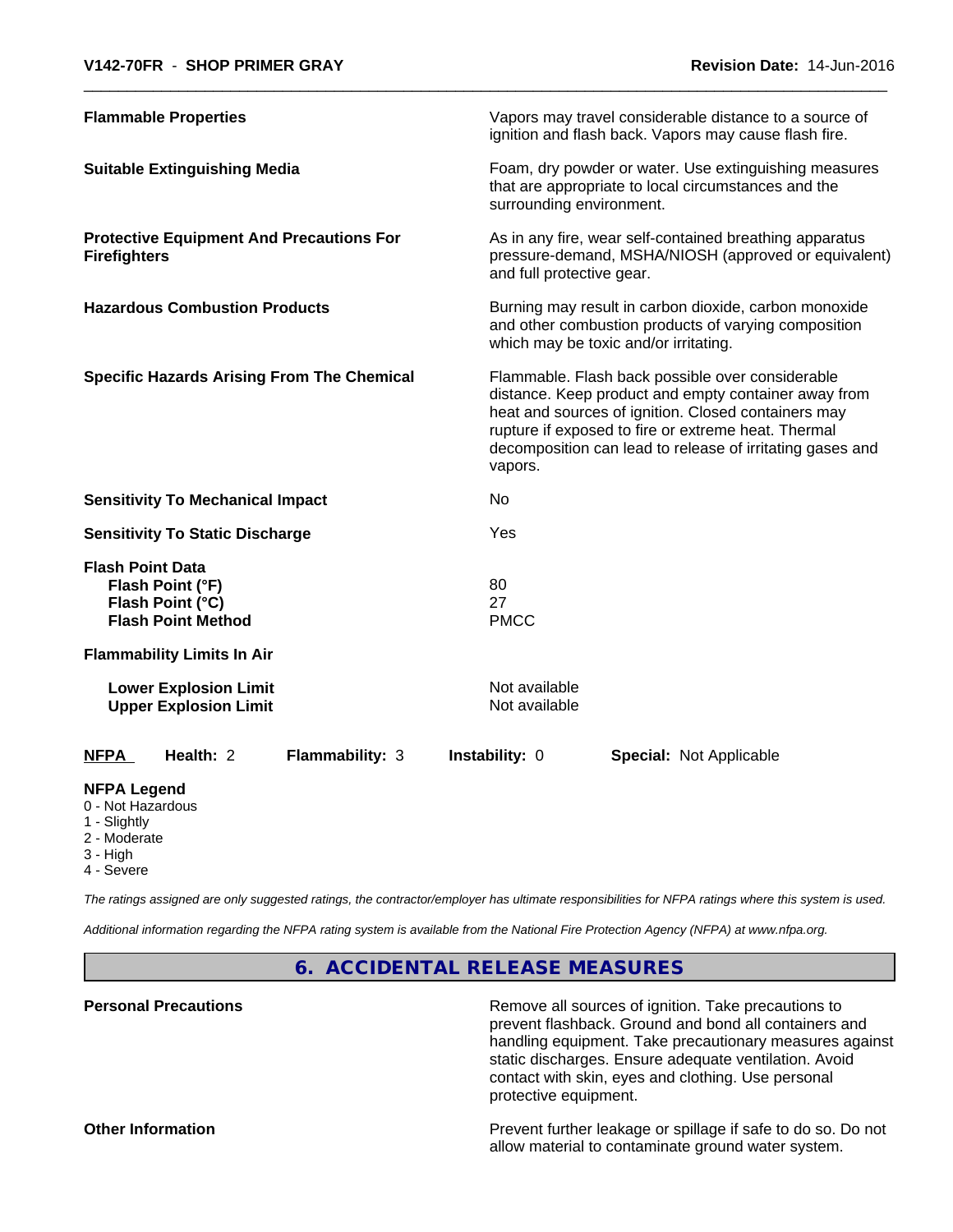Prevent product from entering drains. Do not flush into surface water or sanitary sewer system. Local authorities should be advised if significant spillages cannot be contained.

**Environmental Precautions** See Section 12 for additional Ecological Information.

**Methods For Clean-Up Dam up. Soak up with inert absorbent material. Use a** Dam up. Soak up with inert absorbent material. Use a non-sparking or explosion proof means to transfer material to a sealed, appropriate container for disposal. Clean contaminated surface thoroughly.

# **7. HANDLING AND STORAGE**

| <b>Handling</b>               | Avoid contact with skin, eyes and clothing. Wear personal<br>protective equipment. Do not breathe vapors or spray mist.<br>Use only in ventilated areas. Prevent vapor build-up by<br>providing adequate ventilation during and after use.                                                                                                                                                                                                           |
|-------------------------------|------------------------------------------------------------------------------------------------------------------------------------------------------------------------------------------------------------------------------------------------------------------------------------------------------------------------------------------------------------------------------------------------------------------------------------------------------|
|                               | Take precautionary measures against static discharges.<br>To avoid ignition of vapors by static electricity discharge,<br>all metal parts of the equipment must be grounded. Keep<br>away from heat, sparks and flame. Do not smoke.<br>Extinguish all flames and pilot lights, and turn off stoves,<br>heaters, electric motors and other sources of ignition<br>during use and until all vapors are gone. Ignition and/or<br>flash back may occur. |
| <b>Storage</b>                | Keep containers tightly closed in a dry, cool and<br>well-ventilated place. Keep away from heat. Keep away<br>from open flames, hot surfaces and sources of ignition.<br>Keep in properly labeled containers. Keep out of the reach<br>of children.                                                                                                                                                                                                  |
|                               | <b>DANGER</b> - Rags, steel wool or waste soaked with this<br>product may spontaneously catch fire if improperly<br>discarded. Immediately after use, place rags, steel wool or<br>waste in a sealed water-filled metal container.                                                                                                                                                                                                                   |
| <b>Incompatible Materials</b> | Incompatible with strong acids and bases and strong<br>oxidizing agents.                                                                                                                                                                                                                                                                                                                                                                             |

# **8. EXPOSURE CONTROLS / PERSONAL PROTECTION**

## **Exposure Limits**

*No exposure limits have been established for this product.*

| <b>Chemical Name</b> | <b>ACGIH</b>             | Alberta                        | <b>British Columbia</b>    | <b>Ontario</b>           | Quebec                          |
|----------------------|--------------------------|--------------------------------|----------------------------|--------------------------|---------------------------------|
| Limestone            | N/E                      | 10 mg/m $3$ - TWA              | 10 mg/m $3$ - TWA          | N/E                      | 10 mg/m $3$ - TWAEV             |
|                      |                          |                                | $3 \text{ mg/m}^3$ - TWA   |                          |                                 |
|                      |                          |                                | $20 \text{ mg/m}^3$ - STEL |                          |                                 |
| Xylene               | 100 ppm - TWA            | $100$ ppm - TWA                | 100 ppm - TWA              | 100 ppm - TWA            | 100 ppm - TWAEV                 |
|                      | 150 ppm - STEL           | 434 mg/m $3 - TWA$             | 150 ppm - STEL             | 150 ppm - STEL           | $434$ mg/m <sup>3</sup> - TWAEV |
|                      |                          | 150 ppm - STEL                 |                            |                          | 150 ppm - STEV                  |
|                      |                          | $651$ mg/m <sup>3</sup> - STEL |                            |                          | $651 \text{ mg/m}^3$ - STEV     |
| Talc                 | $2 \text{ ma/m}^3$ - TWA | $2 \text{ mg/m}^3$ - TWA       | $2 \text{ mg/m}^3$ - TWA   | $2 \text{ mg/m}^3$ - TWA | 3 mg/m <sup>3</sup> - TWAEV     |
| Ethyl benzene        | 20 ppm - TWA             | 100 ppm - TWA                  | 20 ppm - TWA               | 20 ppm - TWA             | 100 ppm - TWAEV                 |
|                      |                          | 434 mg/m <sup>3</sup> - TWA    |                            |                          | 434 mg/m <sup>3</sup> - TWAEV   |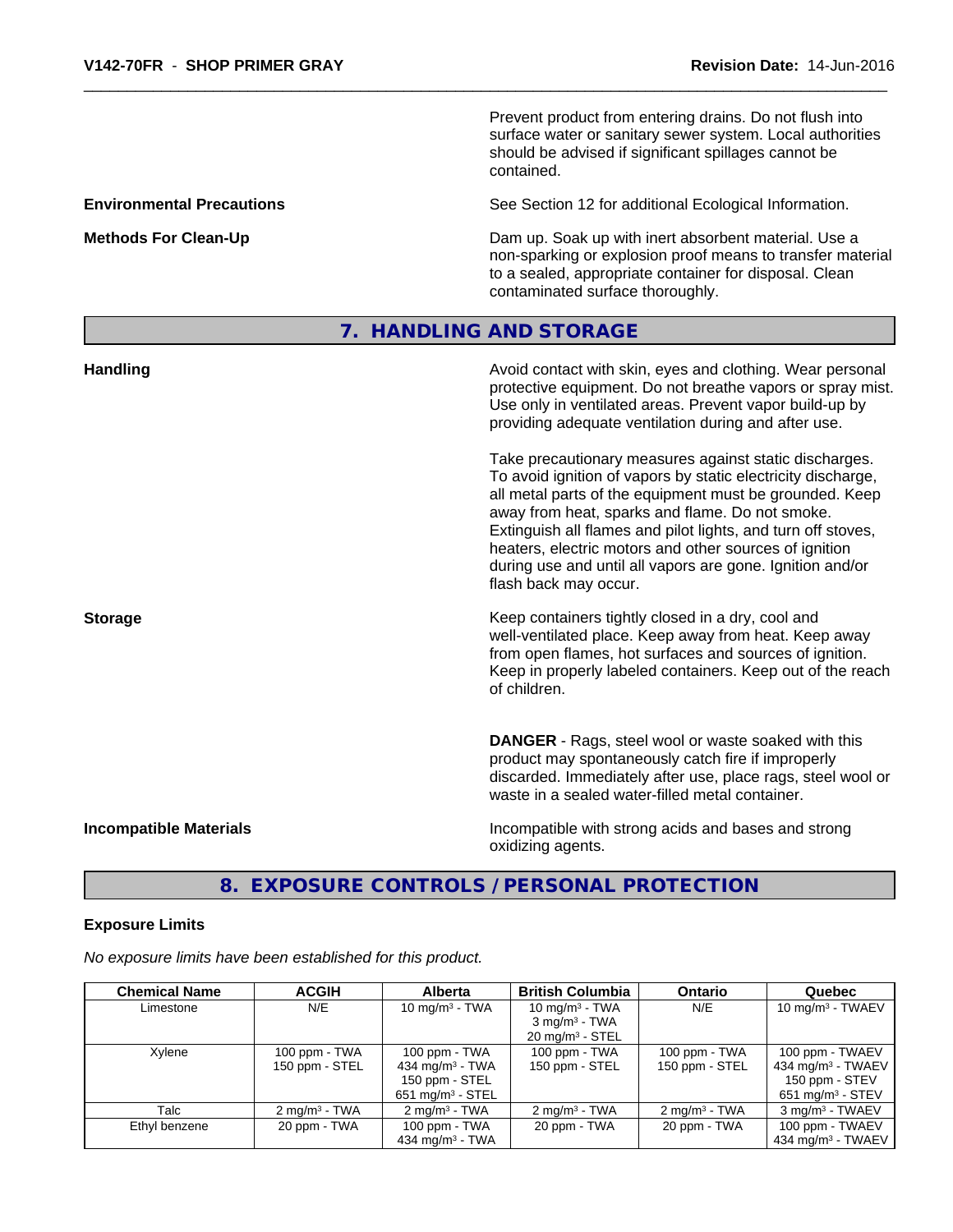## \_\_\_\_\_\_\_\_\_\_\_\_\_\_\_\_\_\_\_\_\_\_\_\_\_\_\_\_\_\_\_\_\_\_\_\_\_\_\_\_\_\_\_\_\_\_\_\_\_\_\_\_\_\_\_\_\_\_\_\_\_\_\_\_\_\_\_\_\_\_\_\_\_\_\_\_\_\_\_\_\_\_\_\_\_\_\_\_\_\_\_\_\_ **V142-70FR** - **SHOP PRIMER GRAY Revision Date:** 14-Jun-2016

|                         |                                 | 125 ppm - STEL                  |                                 |                             | 125 ppm - STEV                  |
|-------------------------|---------------------------------|---------------------------------|---------------------------------|-----------------------------|---------------------------------|
|                         |                                 | 543 mg/m $3 -$ STEL             |                                 |                             | 543 mg/m <sup>3</sup> - STEV    |
| Titanium dioxide        | 10 $mq/m3$ - TWA                | 10 mg/m $3$ - TWA               | 10 mg/m <sup>3</sup> - TWA      | 10 mg/m $3$ - TWA           | 10 mg/m $3$ - TWAEV             |
|                         |                                 |                                 | $3 \text{ mg/m}^3$ - TWA        |                             |                                 |
| Distillates, petroleum, | N/E                             | N/E                             | $200 \text{ mg/m}^3$ - TWA      | N/E                         | N/E                             |
| hydrotreated light      |                                 |                                 | Skin absorption can             |                             |                                 |
|                         |                                 |                                 | contribute to overall           |                             |                                 |
|                         |                                 |                                 | exposure.                       |                             |                                 |
| Stoddard solvent        | 100 ppm - TWA                   | 100 ppm - TWA                   | 290 mg/m <sup>3</sup> - TWA     | 525 mg/m $3$ - TWA          | 100 ppm - TWAEV                 |
|                         |                                 | $572 \text{ mg/m}^3$ - TWA      | 580 mg/m $3 -$ STEL             |                             | $525$ mg/m <sup>3</sup> - TWAEV |
| Silica, crystalline     | $0.025$ mg/m <sup>3</sup> - TWA | $0.025$ mg/m <sup>3</sup> - TWA | $0.025$ mg/m <sup>3</sup> - TWA | $0.10 \text{ mg/m}^3$ - TWA | $0.1$ mg/m <sup>3</sup> - TWAEV |

#### **Legend**

ACGIH - American Conference of Governmental Industrial Hygienists

Alberta - Alberta Occupational Exposure Limits

British Columbia - British Columbia Occupational Exposure Limits

Ontario - Ontario Occupational Exposure Limits

Quebec - Quebec Occupational Exposure Limits

N/E - Not established

#### **Personal Protective Equipment**

**Engineering Measures Ensure** Ensure adequate ventilation, especially in confined areas.

**Eye/Face Protection Eye/Face Protection Safety glasses with side-shields.** 

**Skin Protection Protection Protective gloves and impervious clothing. Respiratory Protection Number 1** (Use only with adequate ventilation. In operations where exposure limits are exceeded, use a NIOSH approved respirator that has been selected by a technically qualified person for the specific work conditions. When spraying the product or applying in confined areas, wear a NIOSH approved respirator specified for paint spray or organic vapors.

**Hygiene Measures Avoid contact with skin, eyes and clothing. Remove and Avoid contact with skin, eyes and clothing. Remove and Avoid contact with skin, eyes and clothing. Remove and** wash contaminated clothing before re-use. Wash thoroughly after handling.

# **9. PHYSICAL AND CHEMICAL PROPERTIES**

| Appearance                        | liquid                   |
|-----------------------------------|--------------------------|
| Odor                              | solvent                  |
| <b>Odor Threshold</b>             | No information available |
| Density (Ibs/gal)                 | $12.5 - 12.8$            |
| <b>Specific Gravity</b>           | $1.49 - 1.53$            |
| рH                                | No information available |
| <b>Viscosity (cps)</b>            | No information available |
| <b>Solubility</b>                 | No information available |
| <b>Water Solubility</b>           | No information available |
| <b>Evaporation Rate</b>           | No information available |
| Vapor Pressure                    | No information available |
| <b>Vapor Density</b>              | No information available |
| Wt. % Solids                      | 70 - 80                  |
| Vol. % Solids                     | $50 - 60$                |
| Wt. % Volatiles                   | $20 - 30$                |
| Vol. % Volatiles                  | $40 - 50$                |
| <b>VOC Regulatory Limit (g/L)</b> | < 340                    |
| <b>Boiling Point (°F)</b>         | 212                      |
| <b>Boiling Point (°C)</b>         | 100                      |
| <b>Freezing Point (°F)</b>        | No information available |
| <b>Freezing Point (°C)</b>        | No information available |
| Flash Point (°F)                  | 80                       |
| Flash Point (°C)                  | 27                       |
| <b>Flash Point Method</b>         | <b>PMCC</b>              |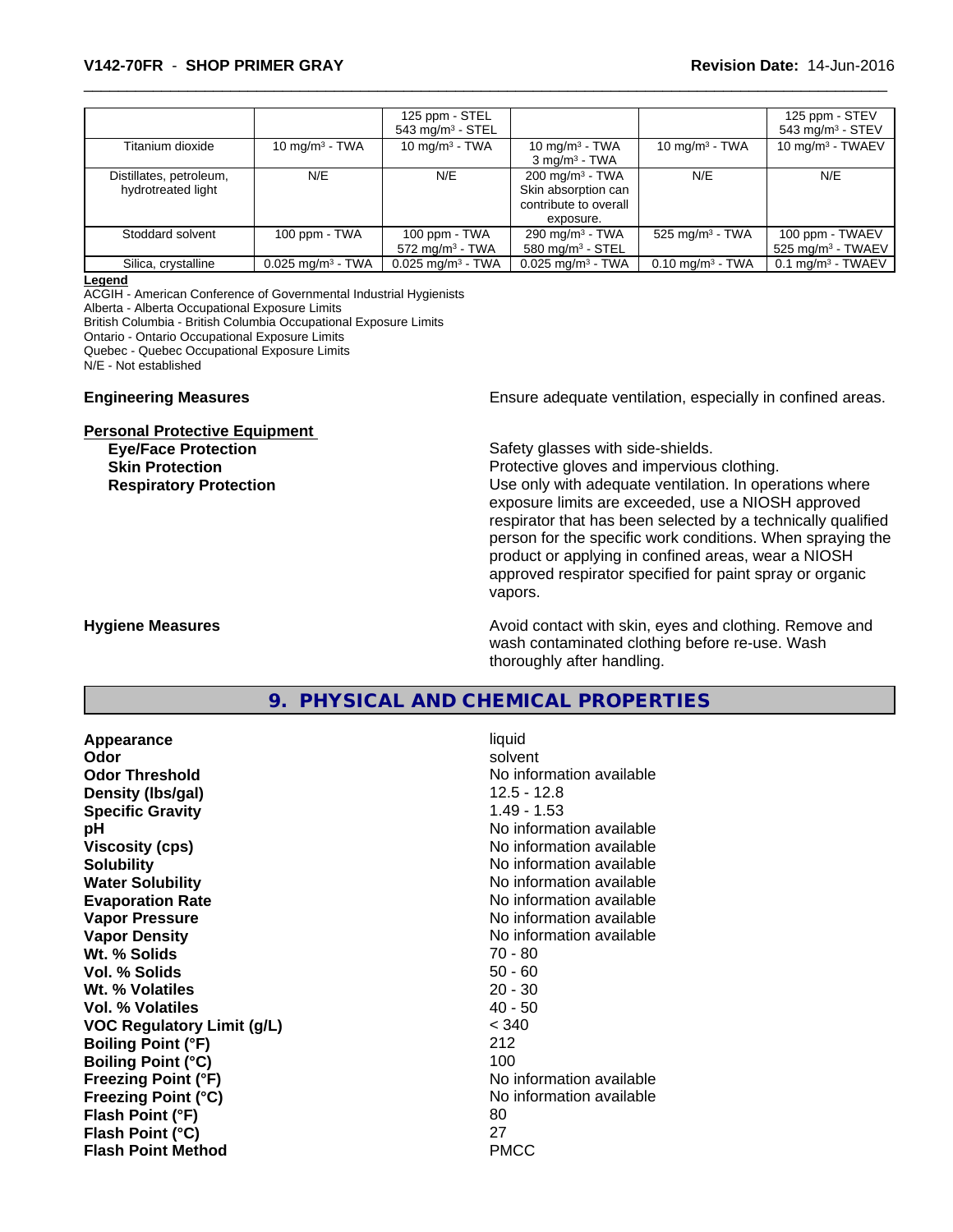**Flammability (solid, gas)** Not applicable **Upper Explosion Limit**<br> **Lower Explosion Limit**<br> **Lower Explosion Limit Lower Explosion Limit**<br> **Autoignition Temperature (°F)**<br> **Autoignition Temperature (°F)**<br> **Autoignition Temperature (°F)**<br> **Autoignition Temperature (°F) Autoignition Temperature (°F)**<br> **Autoignition Temperature (°C)** 
<br> **Autoignition Temperature (°C)** 
<br> **Autoignition Temperature (°C) Autoignition Temperature (°C) Decomposition Temperature (°F)** No information available **Decomposition Temperature (°C)** No information available **Partition Coefficient (n-octanol/water)** No information available

# **10. STABILITY AND REACTIVITY**

**Reactivity** Not Applicable **Chemical Stability Stability** Stable under normal conditions. Hazardous polymerisation does not occur. **Conditions To Avoid Keep away from open flames, hot surfaces, static conditions To Avoid** electricity and sources of ignition. Sparks. Elevated temperature. **Incompatible Materials Incompatible with strong acids and bases and strong** oxidizing agents. **Hazardous Decomposition Products** Thermal decomposition can lead to release of irritating gases and vapors. **Possibility Of Hazardous Reactions** None under normal conditions of use.

# **11. TOXICOLOGICAL INFORMATION**

## **Product Information Information on likely routes of exposure**

**Acute Toxicity**<br>**Product Information** 

**Principal Routes of Exposure Exposure** Eye contact, skin contact and inhalation.

Repeated or prolonged exposure to organic solvents may lead to permanent brain and nervous system damage. Intentional misuse by deliberately concentrating and inhaling vapors may be harmful or fatal.

## **Information on toxicological effects**

**Symptoms** No information available

# **Delayed and immediate effects as well as chronic effects from short and long-term exposure**

| Eye contact         | Contact with eyes may cause irritation.                                                                                                                                                                                              |
|---------------------|--------------------------------------------------------------------------------------------------------------------------------------------------------------------------------------------------------------------------------------|
| <b>Skin contact</b> | May cause skin irritation and/or dermatitis. Prolonged skin<br>contact may defat the skin and produce dermatitis.                                                                                                                    |
| <b>Inhalation</b>   | Harmful by inhalation. High vapor / aerosol concentrations<br>are irritating to the eyes, nose, throat and lungs and may<br>cause headaches, dizziness, drowsiness,<br>unconsciousness, and other central nervous system<br>effects. |
| Ingestion           | Harmful if swallowed. Ingestion may cause irritation to                                                                                                                                                                              |
|                     | mucous membranes. Small amounts of this product<br>aspirated into the respiratory system during ingestion or                                                                                                                         |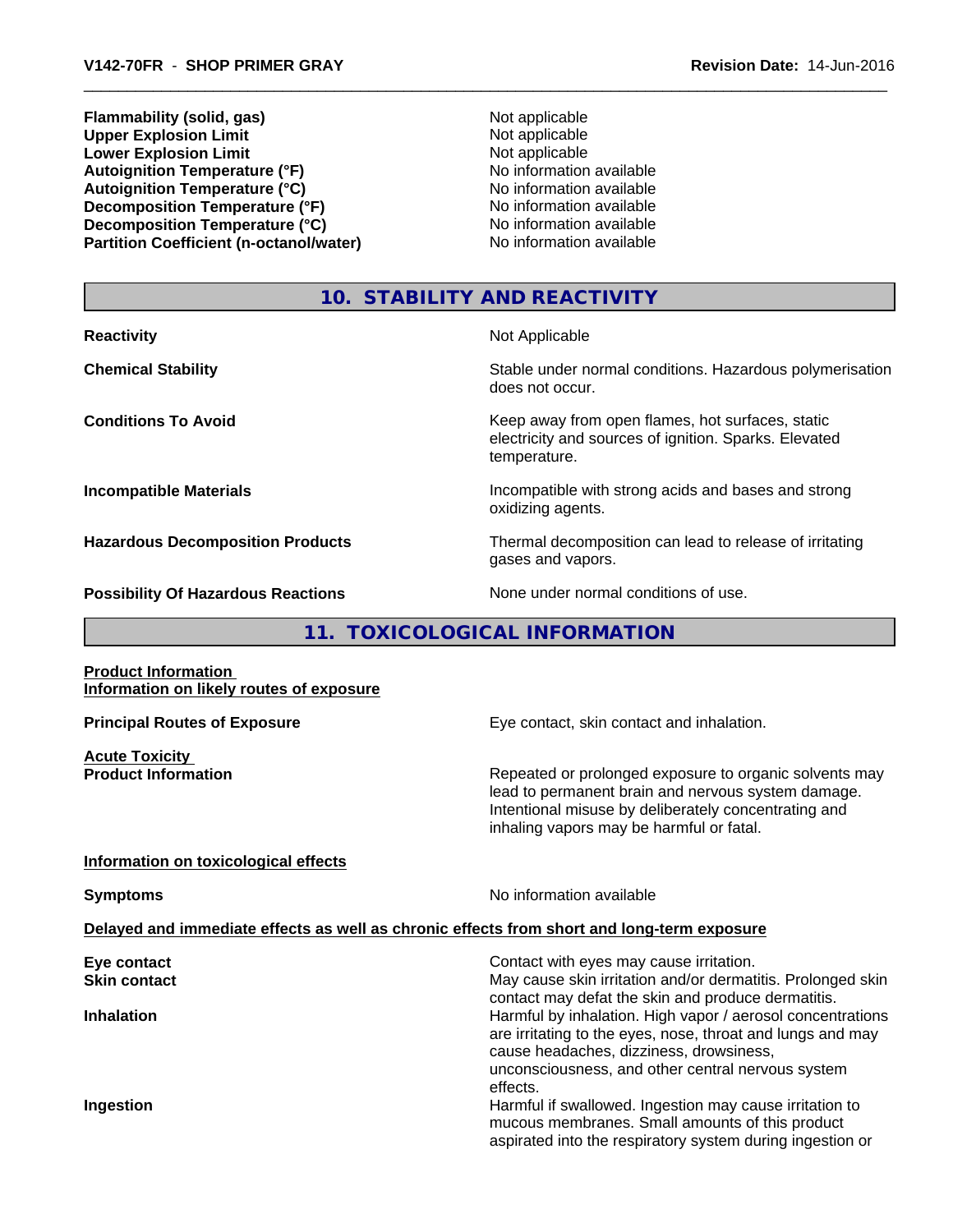|                                 | vomiting may cause mild to severe pulmonary injury,         |
|---------------------------------|-------------------------------------------------------------|
|                                 | possibly progressing to death.                              |
| <b>Sensitization:</b>           | May cause an allergic skin reaction.                        |
| <b>Neurological Effects</b>     | No information available.                                   |
| <b>Mutagenic Effects</b>        | No information available.                                   |
| <b>Reproductive Effects</b>     | No information available.                                   |
| <b>Developmental Effects</b>    | No information available.                                   |
| <b>Target Organ Effects</b>     | No information available.                                   |
| STOT - single exposure          | May cause disorder and damage to the. Respiratory           |
|                                 | system.                                                     |
| <b>STOT - repeated exposure</b> | Causes damage to organs through prolonged or repeated       |
|                                 | exposure if inhaled. Contains: Crystalline Silica which has |
|                                 | been determined to be carcinogenic to humans by IARC        |
|                                 | (1) when in respirable form. Risk of cancer depends on      |
|                                 | duration and level of inhalation exposure to spray mist or  |
|                                 | dust from sanding the dried paint. Causes damage to         |
|                                 | organs through prolonged or repeated exposure.              |
| Other adverse effects           | No information available.                                   |
| <b>Aspiration Hazard</b>        | May be harmful if swallowed and enters airways. Small       |
|                                 | amounts of this product aspirated into the respiratory      |
|                                 | system during ingestion or vomiting may cause mild to       |
|                                 | severe pulmonary injury, possibly progressing to death.     |
|                                 |                                                             |

#### **Numerical measures of toxicity**

**The following values are calculated based on chapter 3.1 of the GHS document**

**ATEmix (oral)** 16394 mg/kg<br> **ATEmix (dermal)** 16394 mg/kg **ATEmix (dermal) ATEmix (inhalation-dust/mist)** 10 mg/L

#### **Component**

Xylene LD50 Oral: 4300 mg/kg (Rat) LD50 Dermal: > 1700 mg/kg (Rabbit) LC50 Inhalation (Vapor): 5000 ppm (Rat, 4 hr.) Ethyl benzene LD50 Oral: mg/kg (Rat) LD50 Dermal: > mg/kg (Rabbit) LC50 Inhalation (Vapor): mg/m<sup>3</sup> (Rat, 2 hr.) Titanium dioxide LD50 Oral: > 10000 mg/kg (Rat) Distillates, petroleum, hydrotreated light LD50 Oral: > 5,000 mg/kg (Rat) LD50 Dermal: > 3,000 mg/kg (Rabbit) Stoddard solvent LD50 Oral: > 5,000 mg/kg (Rat) LD50 Dermal: > 3160 mg/kg (Rabbit) LC50 Inhalation (Vapor): > 6.1 mg/L (Rat) Silica, crystalline LD50 Oral: 500 mg/kg (Rat) Methyl ethyl ketoxime LD50 Oral: 930 mg/kg (Rat) LD50 Dermal: 200 µL/kg (Rabbit) LC50 Inhalation (Vapor): > 4.8 mg/L (Rat)

#### **Chronic Toxicity**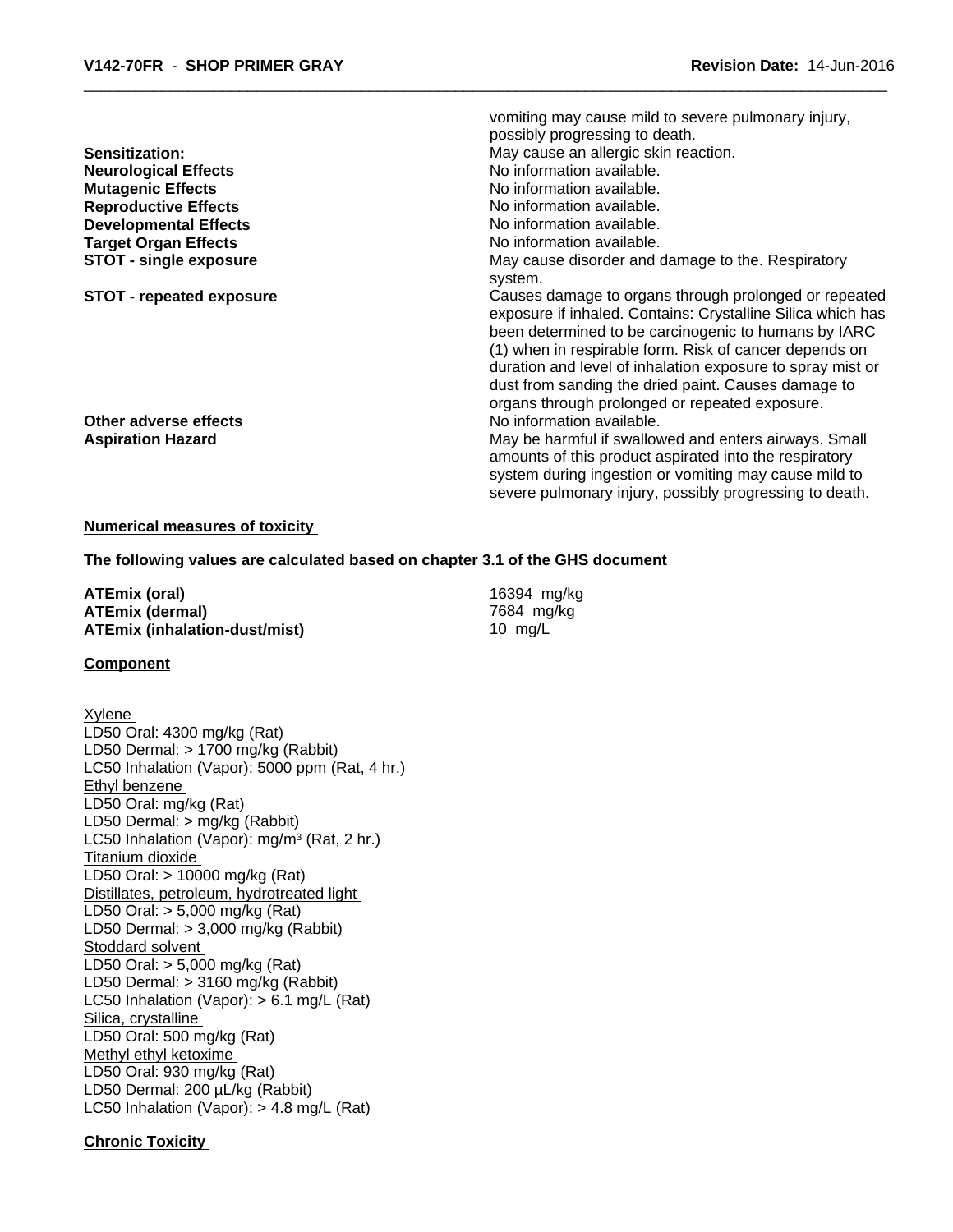#### **Carcinogenicity**

*The information below indicateswhether each agency has listed any ingredient as a carcinogen:.*

| <b>Chemical Name</b>         | <b>IARC</b>                    | <b>NTP</b>             |
|------------------------------|--------------------------------|------------------------|
|                              | 2B - Possible Human Carcinogen |                        |
| Ethyl benzene                |                                |                        |
|                              | 2B - Possible Human Carcinogen |                        |
| Titanium dioxide             |                                |                        |
|                              | 1 - Human Carcinogen           | Known Human Carcinogen |
| Silica, crystalline          |                                |                        |
|                              | 2B - Possible Human Carcinogen |                        |
| Cobalt bis(2-ethylhexanoate) |                                |                        |

• Crystalline Silica has been determined to be carcinogenic to humans by IARC (1) when in respirable form. Risk of cancer depends on duration and level of inhalation exposure to spray mist or dust from sanding the dried paint.

• Although IARC has classified titanium dioxide as possibly carcinogenic to humans (2B), their summary concludes: "No significant exposure to titanium dioxide is thought to occur during the use of products in which titanium dioxide is bound to other materials, such as paint."

• Cobalt and cobalt compounds are listed as possible human carcinogens by IARC (2B). However, there is inadequate evidence of the carcinogenicity of cobalt and cobalt compounds in humans.

#### **Legend**

IARC - International Agency for Research on Cancer NTP - National Toxicity Program OSHA - Occupational Safety & Health Administration

**12. ECOLOGICAL INFORMATION**

## **Ecotoxicity Effects**

The environmental impact of this product has not been fully investigated.

## **Product Information**

#### **Acute Toxicity to Fish**

No information available

#### **Acute Toxicity to Aquatic Invertebrates**

No information available

#### **Acute Toxicity to Aquatic Plants**

No information available

#### **Persistence / Degradability**

No information available.

#### **Bioaccumulation / Accumulation**

No information available.

#### **Mobility in Environmental Media**

No information available.

#### **Ozone**

No information available

## **Component**

**Acute Toxicity to Fish**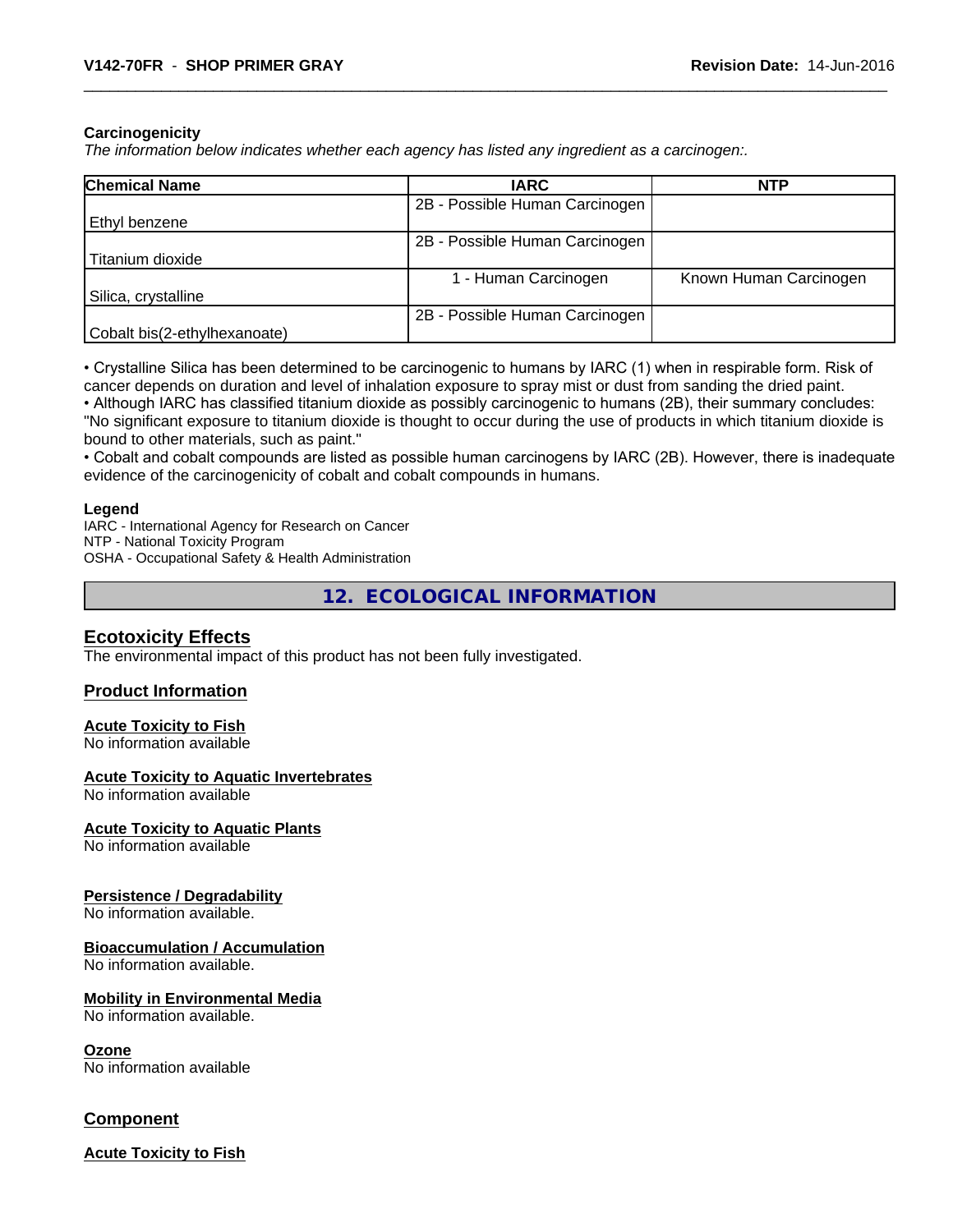Xylene LC50: 13.5 mg/L (Rainbow Trout - 96 hr.) Ethyl benzene LC50: 12.1 mg/L (Fathead Minnow - 96 hr.) Titanium dioxide  $LC50:$  > 1000 mg/L (Fathead Minnow - 96 hr.) Methyl ethyl ketoxime LC50: 48 mg/L (Bluegill sunfish - 96 hr.)

# **Acute Toxicity to Aquatic Invertebrates**

Ethyl benzene EC50: 1.8 mg/L (Daphnia magna - 48 hr.) Methyl ethyl ketoxime EC50: 750 mg/L (Daphnia magna - 48 hr.)

# **Acute Toxicity to Aquatic Plants**

Ethyl benzene

EC50: 4.6 mg/L (Green algae (Scenedesmus subspicatus), 72 hrs.)

**13. DISPOSAL CONSIDERATIONS**

**Waste Disposal Method Dispose of in accordance with federal, state, provincial,** and local regulations. Local requirements may vary, consult your sanitation department or state-designated environmental protection agency for more disposal options.

**Empty Container Warning <b>Emptied** Containers may retain product residue. Follow label warnings even after container is emptied. Residual vapors may explode on ignition.

**14. TRANSPORT INFORMATION**

#### **TDG**

**Proper Shipping Name** Paint **Hazard Class** 3 **UN-No** UN1263 **Packing Group III Description** UN1263, Paint, 3, III

## **ICAO / IATA ICAO / IATA Contact the preparer for further information.**

**IMDG / IMO IMO Contact the preparer for further information.** 

# **15. REGULATORY INFORMATION**

# **International Inventories**

**TSCA: United States** Yes - All components are listed or exempt. **DSL: Canada** Yes - All components are listed or exempt.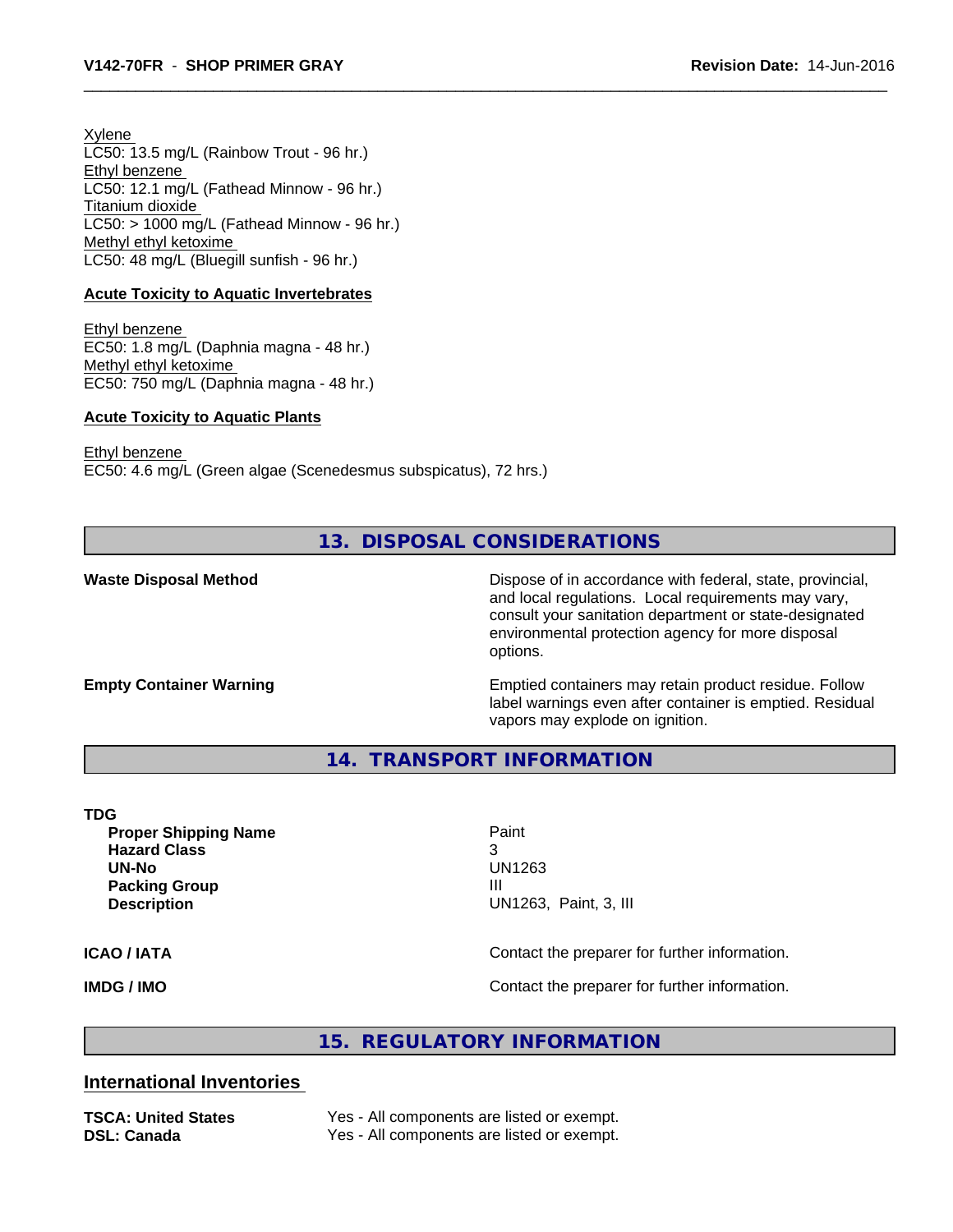# **National Pollutant Release Inventory (NPRI)**

#### **NPRI Parts 1- 4**

This product contains the following Parts 1-4 NPRI chemicals:

| Chemical Name                | CAS-No    | Weight % (max) | <b>NPRI Parts 1-4</b> |  |
|------------------------------|-----------|----------------|-----------------------|--|
| Xvlene                       | 1330-20-7 | 13%            | _isted                |  |
| Ethyl benzene                | 100-41-4  | - 5%           | Listed                |  |
| Cobalt bis(2-ethylhexanoate) | 136-52-7  | 0.1 - 0.25%    | Listed                |  |

#### **NPRI Part 5**

This product contains the following NPRI Part 5 Chemicals:

| <b>Chemical Name</b>                          | <b>CAS-No</b> | Weight % (max) | <b>NPRI Part 5</b> |
|-----------------------------------------------|---------------|----------------|--------------------|
| Xvlene                                        | 1330-20-7     | ' - 13%        | Listed             |
| Distillates, petroleum, hydrotreated<br>liaht | 64742-47-8    | ' - 5%         | ∟isted             |
| Stoddard solvent                              | 8052-41-3     | - 5%           | ∟isted             |

## **WHMIS Regulatory Status**

This product has been classified in accordance with the hazard criteria of the Hazardous Products Regulations (HPR) and the SDS contains all the information required by the HPR.

# **16. OTHER INFORMATION**

| HMIS -              | Health: $2^*$ | <b>Flammability: 3</b> | <b>Reactivity: 0</b> | $PPE: -$ |  |
|---------------------|---------------|------------------------|----------------------|----------|--|
| <b>HMIS Legend</b>  |               |                        |                      |          |  |
| 0 - Minimal Hazard  |               |                        |                      |          |  |
| 1 - Slight Hazard   |               |                        |                      |          |  |
| 2 - Moderate Hazard |               |                        |                      |          |  |
| 3 - Serious Hazard  |               |                        |                      |          |  |
| A Couse Hoperd      |               |                        |                      |          |  |

- 4 Severe Hazard
- \* Chronic Hazard

X - Consult your supervisor or S.O.P. for "Special" handling instructions.

*Note: The PPE rating has intentionally been left blank. Choose appropriate PPE that will protect employees from the hazards the material will present under the actual normal conditions of use.*

*Caution: HMISÒ ratings are based on a 0-4 rating scale, with 0 representing minimal hazards or risks, and 4 representing significant hazards or risks. Although HMISÒ ratings are not required on MSDSs under 29 CFR 1910.1200, the preparer, has chosen to provide them. HMISÒ ratings are to be used only in conjunction with a fully implemented HMISÒ program by workers who have received appropriate HMISÒ training. HMISÒ is a registered trade and service mark of the NPCA. HMISÒ materials may be purchased exclusively from J. J. Keller (800) 327-6868.*

**WARNING!** If you scrape, sand, or remove old paint, you may release lead dust. LEAD IS TOXIC. EXPOSURE TO LEAD DUST CAN CAUSE SERIOUS ILLNESS, SUCH AS BRAIN DAMAGE, ESPECIALLY IN CHILDREN. PREGNANT WOMEN SHOULD ALSO AVOID EXPOSURE.Wear a NIOSH approved respirator to control lead exposure. Clean up carefully with a HEPA vacuum and a wet mop. Before you start, find out how to protect yourself and your family by logging onto Health Canada @

http://www.hc-sc.gc.ca/ewh-semt/contaminants/lead-plomb/asked\_questions-questions\_posees-eng.php.

**Prepared By** Product Stewardship Department Benjamin Moore & Co. 101 Paragon Drive Montvale, NJ 07645 855-724-6802